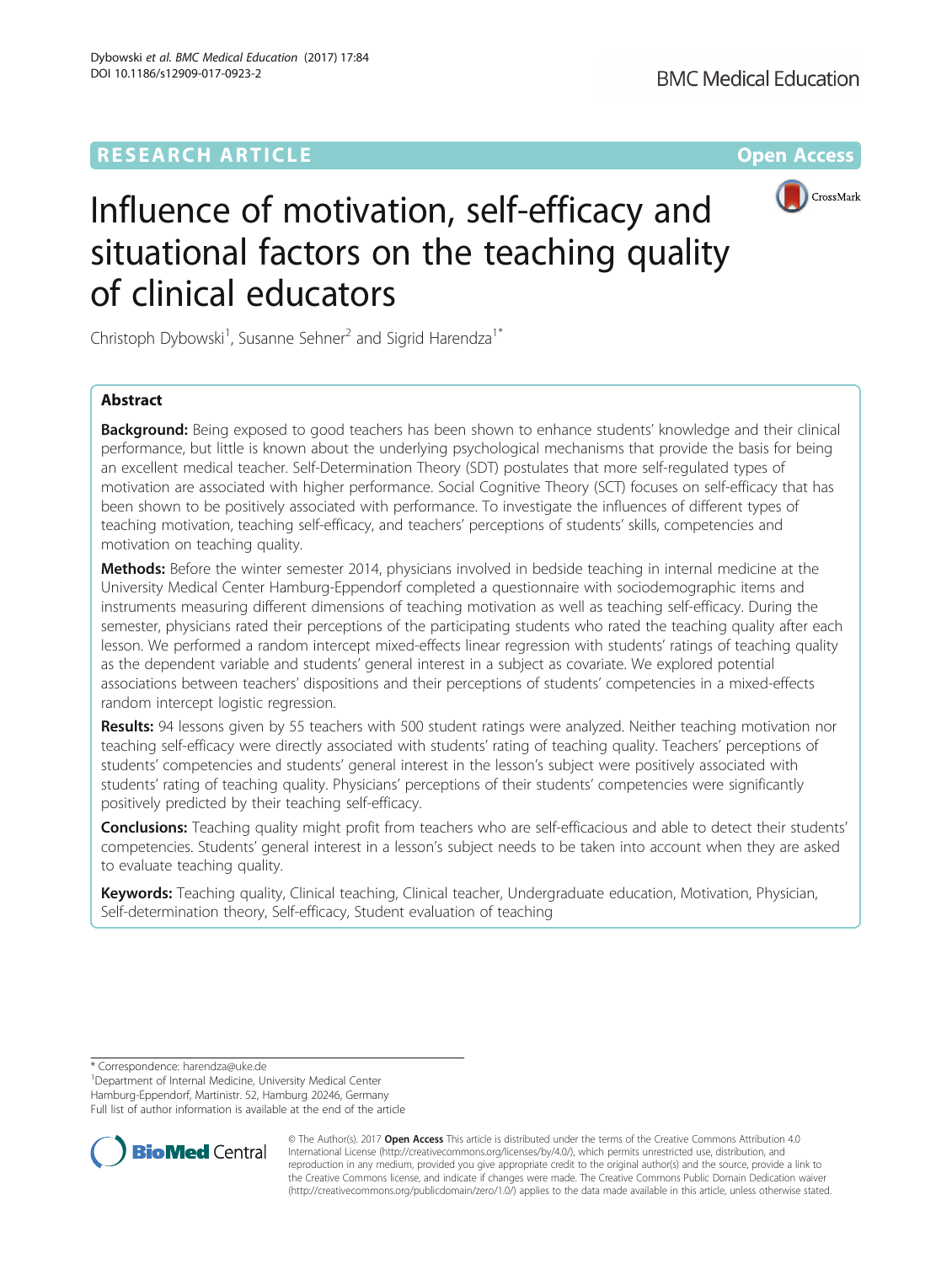## Background

Medical education research provides evidence that clinical teachers influence students' performance: being exposed to good teachers is associated with better clinical performance and greater medical knowledge of students [[1](#page-7-0)–[3](#page-7-0)]. Three main categories of characteristics of good clinical teachers have been identified: 1) knowledge, competencies, and skills as a physician, 2) enthusiasm for medicine and teaching, and 3) general positive human characteristics such as communication skills and respect for others as reflected in a supportive learning environment [[4](#page-7-0)]. However, little is known about the underlying psychological structures that provide the basis for being a good clinical teacher.

One of these underlying structures might be motivation, which can be defined as "those psychological processes involved with the arousal, direction, intensity, and persistence of voluntary actions that are goal directed" [[5](#page-7-0)]. Among many motivational theories, predominantly Self-Determination Theory (SDT) [\[6](#page-7-0)] has influenced educational research in the context of work and organizational psychology in the last two decades. SDT proposes a multidimensional view of motivation and distinguishes between three major types of motivation depending on the level of involved autonomy or self-determination: autonomous motivation (comprising intrinsic motivation and identified regulation), controlled motivation (comprising external regulation and introjected regulation), and amotivation [[6\]](#page-7-0). SDT postulates that more self-determined types of motivation are associated with higher effort in actions at which the motivation is targeted, and empirical findings show that they are associated with greater commitment and better performance regarding these actions [\[7](#page-7-0)]. Furthermore, studies from non-medical settings demonstrate that teachers' autonomous teaching motivation can foster autonomous learning motivation in their students [\[8](#page-7-0)–[10](#page-7-0)], and students' autonomous learning motivation can positively affect academic performance [[11](#page-7-0)]. The potential of SDT for medical education has been acknowledged by Ten Cate et al., who also advise to consider teacher motivation in educational research [[12](#page-7-0)].

Another psychological mechanism with potential relevance for high quality teaching is perceived selfefficacy, which constitutes a central construct of Social Cognitive Theory (SCT) and which can be defined as the extent to which a person believes to be able to successfully complete an action [[13](#page-7-0), [14](#page-7-0)]. According to SCT, self-efficacy beliefs affect both motivation and performance [[13\]](#page-7-0). Meta-analyses provide clear evidence for the positive relationship between self-efficacy beliefs and work performance [\[15](#page-7-0), [16](#page-7-0)]. In non-medical settings, the impact of teacher self-efficacy on students' academic achievement has already been demonstrated [\[17](#page-7-0)–[19](#page-7-0)]. Regarding teachers, higher teachingself-efficacy was associated with a more persistent behavior [[20\]](#page-7-0) and with striving for improved didactic methods [\[21\]](#page-7-0).

Recent studies in medical education research suggest that, when investigating the effect of teachers on students, the effects of students on teachers also have to be considered in order to control for potential confounding. Two qualitative studies imply that teachers' perceptions of their students within the teaching context might play an important role on their situational motivation [\[22](#page-7-0), [23\]](#page-7-0). They identified two main categories of characteristics of "good students" from the perspective of educators: skills/competencies and conduct [\[22, 23](#page-7-0)]. Teachers prefer enthusiastic, motivated, proactive, respectful, and disciplined students [[22](#page-7-0), [23](#page-7-0)]. Based on these findings, we assume that teacher' perceptions of student behavior within the teaching may also influence teaching behavior and quality.

Therefore, we hypothesize that autonomous types of teaching motivation are associated with higher teaching quality than controlled types of teaching motivation. We also assume that teaching amotivation is negatively associated with teaching quality. Furthermore, we assume that teaching self-efficacy is positively associated with teaching quality. Finally, we assume that teachers' positive perceptions of students' behaviors are positively associated with teaching quality.

## **Methods**

#### Study design

We conducted a prospective observational study with clinical teachers from the Department of Internal Medicine at the University Medical Center Hamburg-Eppendorf. Internal Medicine comprised the subspecialties cardiology, endocrinology, gastroenterology, infectious diseases, nephrology, oncology and pneumology. All teachers were physicians (residents or consultants) employed at our University Medical Center with their main task being patient care. The learners were students form our traditional curriculum (semester 5 to 8 of 12) and from our vertically integrated curriculum (semester 5 of 12), which were both offered at the University Medical Center Hamburg-Eppendorf at the time of data collection. We chose bedside teaching (BST) as the type of lesson for our study as it constitutes a large part of both undergraduate medical curricula and physician-patient interaction represents an important part of students' future work. Students rotate between different wards every week and encounter different teachers. Teachers are selected by their respective departments and need to be at least first year residents. Every single BST encounter comprises 45 min (in both curricula), in which three to eight students visit one or two patients and practice history-taking as well as physical examination under the supervision of one teacher. Selection of patients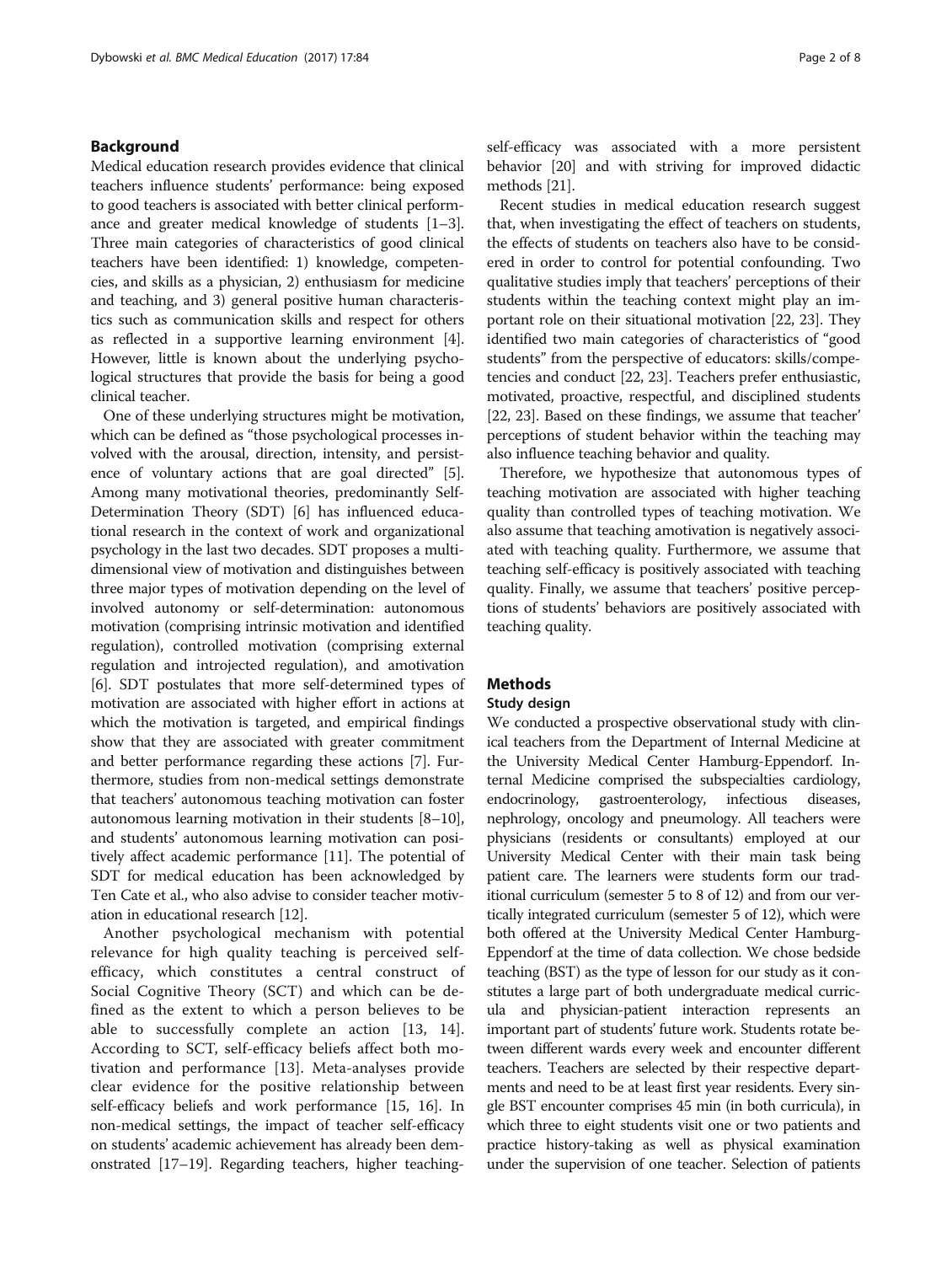occurs by the individual clinical teacher based on learning objectives for the respective clinical discipline [\[24](#page-7-0)].

Each of the 85 physicians who had been scheduled for at least one bedside teaching lesson during the winter semester 2014/15 (October 2014 to February 2015) received a paper-and-pencil questionnaire 3 weeks before the beginning of the semester which contained socio-demographic items, an instrument measuring different dimensions of teaching motivation, and an instrument measuring teaching-related self-efficacy (see below). During the semester after each lesson, physicians received a questionnaire with five short items regarding situational factors, which might have influenced the lesson (see below). At the same time, students filled out a questionnaire rating several aspects of teaching quality with respect to the particular BST lesson (see below). In order to counteract potential loss of motivation for filling out the questionnaires, we raffled 10 book vouchers at a value of 25 Euro each at the end of the semester.

## Instruments

## Teaching motivation

Teaching motivation was measured using the Physicians' Teaching Motivation Questionnaire (PTMQ), which is a validated multidimensional self-assessment instrument based on SDT containing the subscales 'intrinsic teaching motivation', 'identified teaching motivation', 'career teaching motivation', 'introjected teaching motivation', 'external teaching motivation' and 'teaching amotivation' [[25](#page-7-0)]. In a validation study, the factorial validity of the instrument, its concurrent criterion validity as well as its incremental validity over global work motivation were confirmed [[25](#page-7-0)].

## Teaching self-efficacy (TSE)

In order to assess TSE, we used the Physician Teaching Self-Efficacy Questionnaire (PTSQ) [[26](#page-7-0)]. This validated scale consists of 16 items that represent typical critical situations regularly faced by medical teachers such as time strain, problems with patients and patient selection, interruptions of the lesson, short-term allocation of teachers to lessons, or unmotivated students [[23](#page-7-0), [24, 26](#page-7-0), [27\]](#page-7-0). A fivepoint Likert-scale of agreement was used for the rating of these items.

## Situational variables

After each lesson, physicians rated their perceptions concerning three situational student variables, which were identified as important in a previous study: students' motivation and engagement, the appropriateness of students' previous skills and knowledge with respect to the lessons content as well as students' punctuality and other indicators of respect [\[23](#page-7-0)]. As studies suggest that workload can influence teaching quality [[28](#page-7-0), [29](#page-7-0)], we also included one item each for a) physicians' perceptions of having had

enough time to prepare the lesson and b) for having felt stressed before the lesson due to other work tasks as potentially confounding variables. All situational variables were rated on a five-point Likert scale of agreement. The original and translated items are provided in Additional file [1.](#page-6-0)

## Teaching quality

For the student ratings of teaching quality, we used 13 items from three validated questionnaires: the Maastricht Clinical Teaching Questionnaire (MCTQ) [[30\]](#page-7-0), a validated German questionnaire for the evaluation of seminars in universities (FESEM) [[31](#page-7-0)] and a German questionnaire for the generic evaluation of teaching (HILVE II) [[32\]](#page-7-0). Furthermore, we complemented these existing items with self-constructed items. This approach was necessary because none of these instruments was fully applicable to assess the quality of teaching within the context of BST. The means of the selected items represent four indicators of teaching quality: learning climate, behavior towards patients, didactics, and motivation and enthusiasm. As ceiling effects are known in student evaluations of teaching [\[33](#page-7-0)], we tried to prevent this by providing a nine-point Likert scale of agreement and by giving short instructions on how to use the scale with each distribution of the questionnaire. Items were formulated positively (e.g. "She/he gave me constructive and useful feedback") and rated on a nine point Likert scale of agreement ranging from 1 ("does not apply at all") until 9 ("applies without any restrictions"). The individual items, their means and the internal consistencies of the subscales are provided in Additional file [2](#page-6-0).

## Socio-demographic characteristics and confounders

We collected the following data to be included as potential confounders in our statistical model: teachers' age and sex, teaching experience in years, having participated in our medical centers' teacher training program and students' sex. Furthermore, students' general interest was included as it has been identified as a potential source of bias in medical students' ratings of teaching [[34](#page-7-0)].

#### Statistical analyses

Missing values were replaced using the expectationmaximization algorithm in SPSS. First, we performed a confirmatory factor analysis (CFA) to examine the structural fit of the student ratings of teaching quality to the data.

In order to examine the influences of teacher dispositions and situational variables on teaching quality, we performed a mixed-effects linear regression. This model accounts for the hierarchical data structure involving teachers who had several lessons and the same students rating different teachers due to rotations within the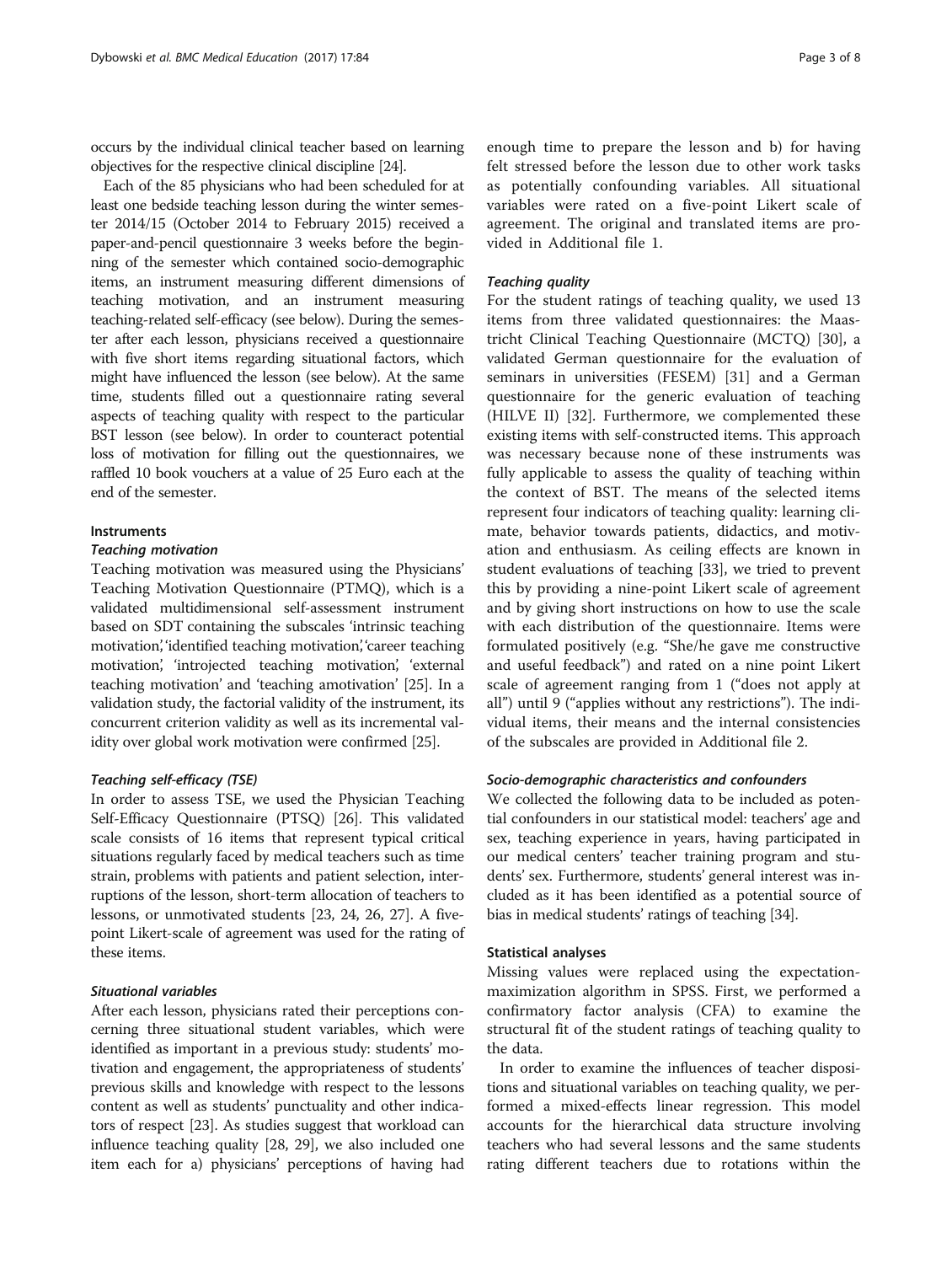semester. For the resulting three cluster levels (teacher, student, lesson) we included random intercepts for each with the following modeling approach: teaching lessons were modeled as nested within single teachers, which were modeled as crossed between student ratings. As our primary dependent outcome variable, the four subcategories of the student ratings were modeled as repeated measures of teaching quality. Additionally, we included a variable that identifies the four subcategories to estimate potential mean differences between them. We assumed that resulting residuals were identical and independently distributed. The five motivation scores, the teaching self- efficacy score as well as the five situation variables were simultaneously modeled as predictors of teaching quality. Furthermore, to avoid potential confounding, student characteristics (gender, general interests in topic) and teacher characteristics (age, gender, teaching experience, participation in teacher training) were included in the model.

In a second exploratory step, we examined the influence of the physicians' dispositions on those situational variables that significantly predict student ratings of teaching quality (in this case teachers' perceptions of their students' prior knowledge and competencies) as dichotomous variable with a mixed effects logistic regression. Because each teacher assessed several lessons only once, the unit "teacher" was modeled as a random intercept and teachers' motivation and self-efficacy scores as fixed effects. As before, the teacher characteristics were included as confounders. Nominal p-values are reported without correction for multiplicity. Two-sided *p*-values <0.05 were considered as significant. The factorial structure of teaching quality as rated by the students was analyzed using IBM AMOS 22, all other analyses were conducted with StataCorp Stata 14. The Ethics Committee of the Hamburg Chamber of Physicians confirmed the innocuousness of this study and its congruence with the Declaration of Helsinki. No questionnaires contained names; instead, anonymous identification codes were used to match questionnaires by the same persons.

## Results

## Sample

75 teachers (88.2%) returned their questionnaires measuring teaching motivation and teaching self-efficacy. Data from 123 BST-lessons were collected. 13 lessons could not be analyzed due to missing teacher questionnaires measuring motivation and/or teaching selfefficacy, further 12 because of missing questionnaires with teachers' perceptions of a lesson, 2 because no student ratings were available and 2 because no information regarding teaching experience was given. Five student ratings had to be excluded from analysis due to missing students' identification codes. This resulted in 94 lessons held by 55 different teachers suitable for analysis (Table 1), in which 237 different students filled out 500 questionnaires after the lessons, resulting in an average amount of 5.3 student ratings per lesson (range 1 to 9). 88 lessons (93.6%) were rated by three or more students.

Among the motivational categories, identified teaching motivation was most pronounced, followed by intrinsic teaching motivation (Table [2\)](#page-4-0). Among the situational variables, teachers' perceptions of students' respect were most pronounced, while the impression of having had enough time to prepare the lesson was least pronounced. Our assumed factorial structure of one superordinate factor indicating general teaching quality and comprising the four subcategories learning climate, behavior towards patients, didactics as well as motivation and enthusiasm showed acceptable to good fit after deleting one item for learning climate (RMSEA = .078, CFI = .972,  $TLI = .956$ ,  $SRMR = .032$ ). Learning climate received the best student ratings ( $M = 8.4$ ,  $SD = 1.1$ ), while didactics received the worst ( $M = 7.9$ ,  $SD = 1.3$ ). As students' ratings of teaching quality displayed a strong ceiling effect, the data were transformed by calculating the logarithmized values.

#### Predictors of teaching quality

Analyses indicated that there were no linear relationships between the situational variables as perceived by the teachers and students' ratings of teaching quality. Therefore, the situational variables were treated as categorical variables in the following analyses.

As for the confounders, students' general interest in the subject of a lesson was significantly positively associated with students' ratings of teaching quality (factor:

Table 1 Sociodemographic characteristics of the physician sample ( $n = 55$ )

|                                   | $M \pm SD/$ %  |
|-----------------------------------|----------------|
| Age (years)                       | $34.9 \pm 6.9$ |
| Sex                               |                |
| Male                              | 61.8%          |
| Female                            | 38.2%          |
| Teaching experience (years)       | $6.2 \pm 6.3$  |
| Participation in teacher training |                |
| Yes                               | 29.1%          |
| No                                | 70.9%          |
| Occupational position             |                |
| Resident                          | 69.1%          |
| Consultant                        | 9.1%           |
| Attending physician               | 20.0%          |
| Other                             | 1.8%           |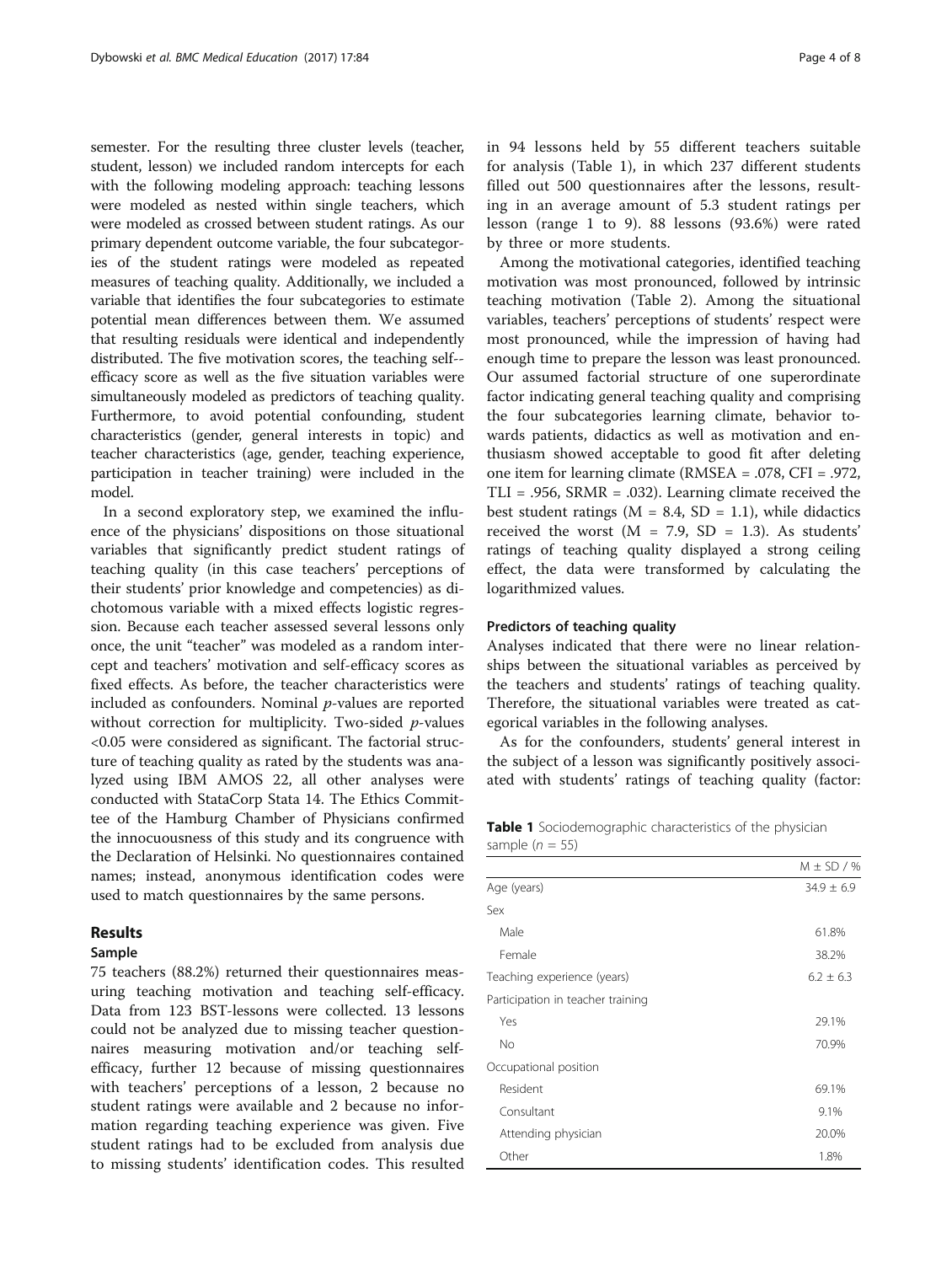| teaching self-efficacy and situational variables |            |               |  |  |
|--------------------------------------------------|------------|---------------|--|--|
|                                                  | N          | $M + SD$      |  |  |
| Outcome: Teaching quality <sup>a</sup>           |            |               |  |  |
| Didactics                                        | 499        | $7.9 \pm 1.3$ |  |  |
| Learning climate                                 | 500        | $8.4 \pm 1.1$ |  |  |
| Motivation and enthusiasm                        | 500        | $8.1 + 1.3$   |  |  |
| Behavior towards patients                        | 488        | $8.1 \pm 1.2$ |  |  |
| Motivational categories <sup>b</sup>             | 55 for all |               |  |  |
| Intrinsic TM                                     |            | $2.7 \pm 0.9$ |  |  |
| Identified TM                                    |            | $3.2 \pm 0.7$ |  |  |
| Introjected TM                                   |            | $0.7 \pm 0.8$ |  |  |
| <b>External TM</b>                               |            | $1.5 \pm 1.0$ |  |  |
| T Amotivation                                    |            | $0.9 \pm 0.9$ |  |  |
| Teaching self-efficacy <sup>b</sup>              | 55         | $2.5 \pm 0.5$ |  |  |
| Situational variables <sup>b</sup>               | 94 for all |               |  |  |
| Enough time to prepare lesson                    |            | $2.1 \pm 1.2$ |  |  |
| Stress before lesson                             |            | $2.2 \pm 1.1$ |  |  |
| Perceived students' motivation                   |            | $3.1 \pm 0.7$ |  |  |
| Perceived students' competences                  |            | $2.9 \pm 0.8$ |  |  |
| Perceived students' respect                      |            | $3.6 \pm 0.6$ |  |  |

<span id="page-4-0"></span>Table 2 Means of teaching quality, teaching motivation,

 $TM$  Teaching Motivation,  $T$  Teaching

 $\textsuperscript{a}$ scale from 1 to 9 with 9 = best rating

**bscale from 0 to 4, higher values representing stronger manifestation** 

1.07; 95%-CI 1.05–1.08;  $p < 0.001$ ; Table 3). As for physician's personal dispositions, no type of teaching motivation nor teaching self-efficacy were significantly associated with students' ratings of teaching quality. As for the situational variables, the physicians' perceptions of their students' competencies were significantly associated with students' ratings of teaching quality ( $p = .004$ ). The categories that express a stronger agreement than the category "hardly applies" did not differ significantly among each other, but each category showed significantly higher ratings in comparison to "hardly applies".

In a next step, we investigated associations between the teachers' perceptions of their students' competencies and teachers' dispositions in a mixed effects logistic regression (Table [4](#page-5-0)). Physicians' perceptions of their students' competencies were significantly positively predicted by their teaching self-efficacy ( $OR = 24.66$ ; 95%-CI 1.45-418.18;  $p = .026$ ). With a smaller effect size, teaching amotivation was also significantly positively associated with physicians' perceptions of their students' competencies (OR = 5.61; 95%-CI 1.12–28.17;  $p = .036$ ).

## **Discussion**

In contrast to the predictions of SDT and SCT, we found no direct impact of teaching motivation or self-efficacy on teaching quality. At the same time, student ratings of

| Predictors                                                          | Unstandardized<br>adjusted est.<br>Parameter<br>(Factor) | 95%-CI |      | р     | p global |
|---------------------------------------------------------------------|----------------------------------------------------------|--------|------|-------|----------|
| Physician demographics                                              |                                                          |        |      |       |          |
| Age                                                                 | 0.97                                                     | 0.95   | 1.00 | .055  |          |
| Sex (ref.: "female")                                                | 0.98                                                     | 0.86   | 1.13 | .807  |          |
| Teaching experience<br>(years)                                      | 1.02                                                     | 0.99   | 1.05 | .168  |          |
| Participation in<br>teacher training<br>(ref.: "no")                | 1.06                                                     | 0.89   | 1.26 | .542  |          |
| Physicians' teaching<br>motivation (PTMQ)                           |                                                          |        |      |       |          |
| Intrinsic                                                           | 0.90                                                     | 0.78   | 1.04 | .141  |          |
| Identified                                                          | 0.97                                                     | 0.81   | 1.15 | .697  |          |
| Introjected                                                         | 0.99                                                     | 0.89   | 1.11 | .890  |          |
| External                                                            | 0.90                                                     | 0.79   | 1.00 | .053  |          |
| Amotivation                                                         | 1.01                                                     | 0.88   | 1.15 | .896  |          |
| Physicians' teaching<br>self-efficacy (PTSQ)                        | 1.13                                                     | 0.91   | 1.39 | .254  |          |
| Situational variables<br>as perceived by the<br>physicians          |                                                          |        |      |       |          |
| Stress due to<br>other tasks                                        |                                                          |        |      |       | .648     |
| Enough time for<br>preparing the<br>lesson                          |                                                          |        |      |       | .778     |
| Students' motivation                                                |                                                          |        |      |       | .129     |
| Students' prior<br>knowledge and skills<br>(ref.: "hardly applies") |                                                          |        |      |       | .004     |
| - "partly applies"                                                  | 1.69                                                     | 1.24   | 2.30 | .001  |          |
| - "rather applies"                                                  | 1.62                                                     | 1.14   | 2.29 | .007  |          |
| - "completely applies"                                              | 1.72                                                     | 1.22   | 2.44 | .002  |          |
| Students' respectful<br>behavior                                    |                                                          |        |      |       | .420     |
| Student variables                                                   |                                                          |        |      |       |          |
| Sex (ref.: "female"))                                               | 0.94                                                     | 0.87   | 1.01 | .111  |          |
| General interests in<br>topic                                       | 1.07                                                     | 1.05   | 1.08 | < 001 |          |

teaching quality were very high. This might indicate that, at least for the lessons we investigated, autonomous motivation or self-efficacy are not necessary to achieve high ratings for teaching quality during BST. A reason for this might be the relatively strong standardization of BST lessons in the departments we investigated, in which predefined standards for the learning goals and the execution of the lessons exist. Furthermore, it is possible that teaching motivation and self-efficacy exert an effect on other variables outside lessons that we did not

Table 3 Predictors of teaching quality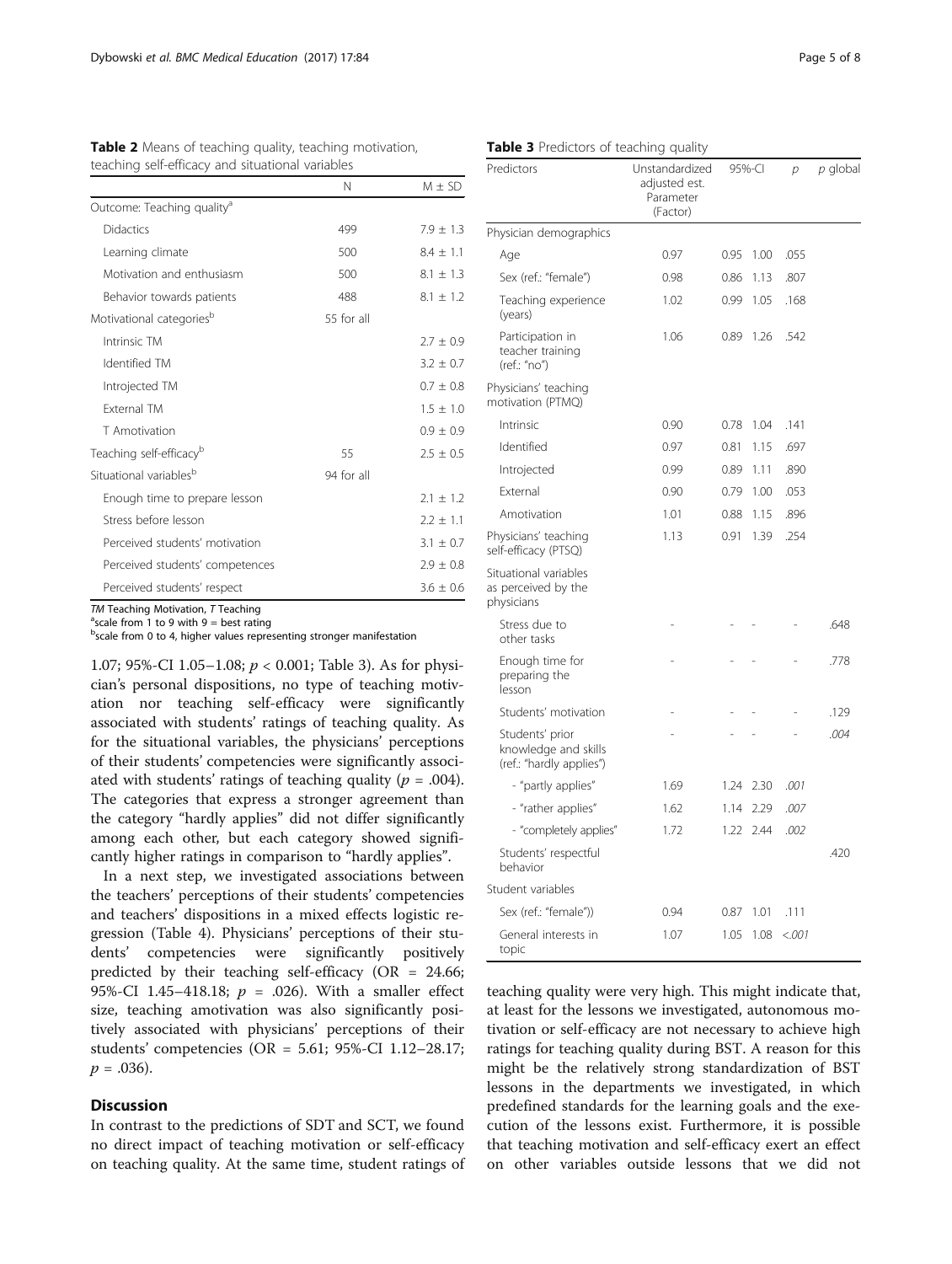| Physicians' dispositions                         | OR.   | 95%C |        | р    |
|--------------------------------------------------|-------|------|--------|------|
| Demographics                                     |       |      |        |      |
| Age                                              | 1.17  | 0.85 | 1.61   | .334 |
| Sex (ref. "female")                              | 0.57  | 0.14 | 2.34   | .439 |
| Teaching experience<br>(years)                   | 0.80  | 0.53 | 1.21   | .297 |
| Participation in teacher<br>training (ref. "no") | 0.37  | 0.07 | 1.85   | .225 |
| Teaching motivation<br>(PTMO)                    |       |      |        |      |
| Intrinsic                                        | 0.92  | 0.24 | 3.56   | .903 |
| Identified                                       | 2.19  | 0.43 | 11.16  | .345 |
| Introjected                                      | 0.27  | 0.07 | 1.00   | .050 |
| <b>External</b>                                  | 1.66  | 0.47 | 5.79   | .428 |
| Amotivation                                      | 5.61  | 1.12 | 28.17  | .036 |
| Teaching self-efficacy                           | 24.66 | 1.45 | 418.18 | .026 |

<span id="page-5-0"></span>Table 4 Logistic regression of physicians' perceptions of their students' competences on physicians' dispositions

OR Odd's Ratio

The unit "physician" was modeled as a random intercept and physicians'

motivation and self-efficacy scores as fixed effects.

measure, such as participation in the organization of teaching, and voluntarily offering to undertake more teaching lessons [\[25\]](#page-7-0). However, we found a positive association between ratings of teaching quality and teachers' perceptions of students' previous knowledge and skills. Perception of adequate knowledge and skills might result in teachers' stronger involvement, leading to higher teaching quality [\[23](#page-7-0)]. A reason could be that teachers who rate their students' competencies highly might have assessed their students' prior knowledge and skills and adapted their teaching strategies accordingly, leading to higher student ratings. Activating prior knowledge has been found to be an important cognitive didactic approach for effective learning in education in general [[35](#page-7-0)] and in medical education in particular [\[36\]](#page-7-0). On the other hand, studies suggest a positive association between grading leniency and student evaluations [\[37, 38\]](#page-7-0). In our study, the teaching physicians did not give grades, but it cannot be excluded that generally less strict and demanding teachers were given better student ratings.

Moreover, we found that teachers' situational perceptions of their students' knowledge and skills were predicted by teachers' teaching self-efficacy. This might be due to some physicians' ability and readiness to focus on strengths instead of weaknesses, applying this focus on their own capabilities as well as on their students' and could be explained by the so-called psychological process of projection. This process has been demonstrated in studies from social psychology especially for members of the same group with which one identifies [[39\]](#page-7-0). Teacher trainings could not only enhance

physicians' ability to detect their students' competencies, but also their teaching self-efficacy. Furthermore, with a lower effect size, teachers' situational perceptions of their students' knowledge and skills were positively predicted by teaching amotivation. It is possible that teachers who are less motivated are also less demanding. However, this effect could also have been caused by less motivated teachers who did not fill out the questionnaires thoroughly and carefully.

Included as a confounder variable, students' general interest in the subject of a specific lesson showed a positive association with ratings of teaching quality. This is consistent with the finding that prior interest in a certain topic influences student evaluations in higher education [[34, 40\]](#page-7-0). While this effect is seen as a potential bias by most authors, others have questioned the causality of the association and suggest that frequent exposure to good teaching raises interest in a subject [[41\]](#page-7-0). However, due to the design of our curriculum where students spend only short rotations in the different departments of internal medicine, it is unlikely that prior good teaching of a specific subject has influenced their interest in this particular subject in our study.

A strength of our study lies in focusing on an important clinical teaching format, BST, which enabled us to assess specific situational factors. On the other hand, due to the shortness of the BST lessons, students' time spent with an individual teacher might have been too limited for teaching motivation and self-efficacy to unfold their impact effectively. A lack of enough time to experience a certain teacher might also have led to less differentiated student ratings as reflected by their low variance. Furthermore, the weekly evaluation of their teachers could have resulted in a loss of students' motivation to fill out the questionnaires carefully. Therefore, an underestimation of the strengths of the association cannot be excluded. On the other hand, the rating of different teachers by the same students allowed us to statistically correct for students' individual response biases. Our assessment of teaching quality might constitute a limitation to the interpretation of our results. First, the assessment of teaching quality by means of student ratings is not without controversy in the literature. While there is evidence that student ratings correlate with expert ratings, several potential sources of bias have been revealed as well [\[34](#page-7-0), [42](#page-7-0)–[45](#page-7-0)]. On the other hand, additional raters can increase the risk of reactivity [\[46](#page-7-0)], which occurs when observed individuals change their behavior or performance. Therefore, a strength of our study lies in the simultaneous consideration of basic dispositions and situational variables within a naturalistic setting. However, in future studies, more objective types of assessments might be employed. A second potential weakness of our assessment of teaching quality might be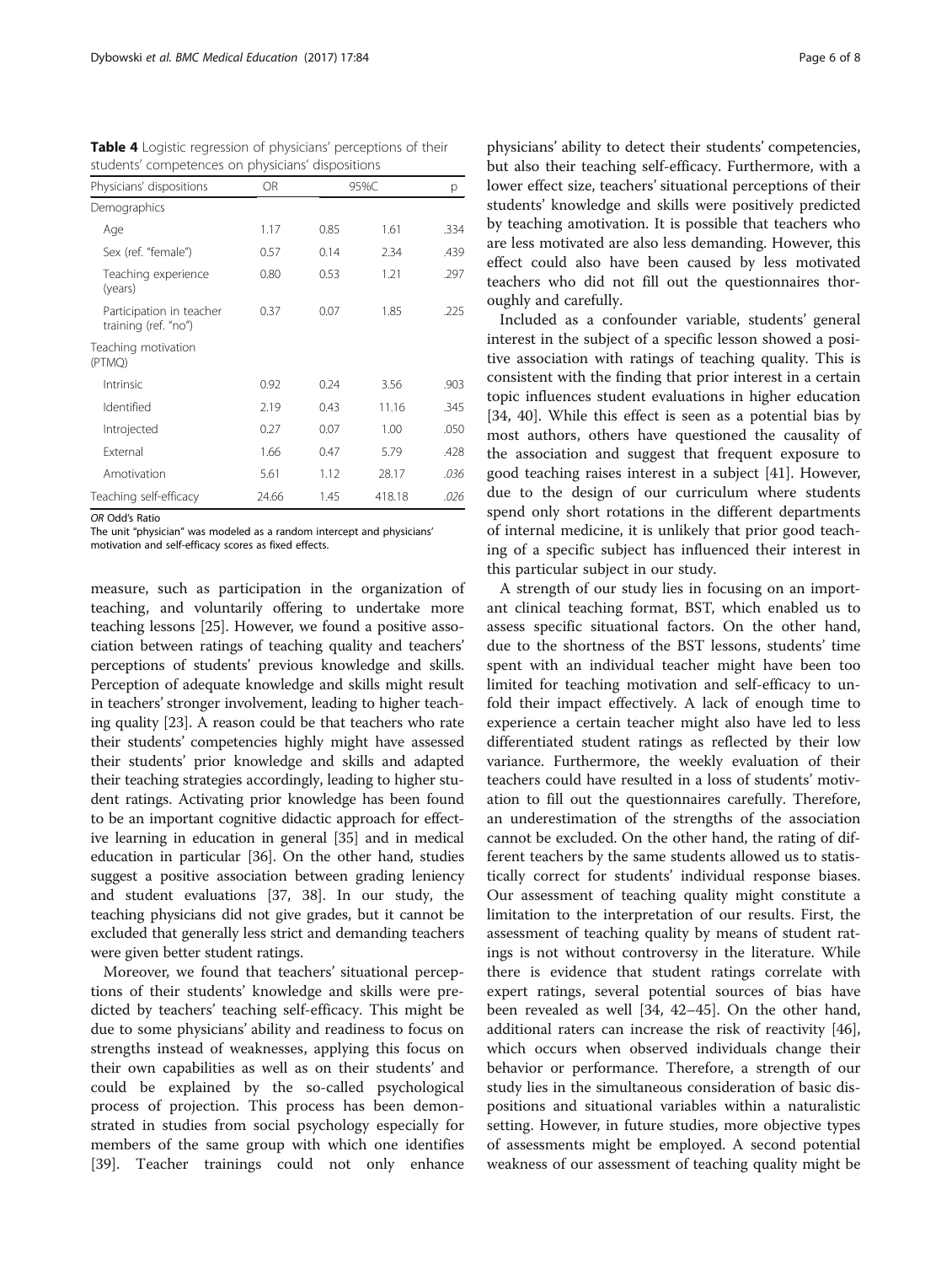<span id="page-6-0"></span>that we did not use a validated instrument. However, as we used categories of teaching quality that are described to be important in the research on good clinical teachers and partially adopted items from well-validated questionnaires, we believe that content and face validity can be assumed. In the confirmatory factor analysis of our scale for the assessment of teaching quality, the multilevel structure has not been accounted for, which could have resulted in a distortion of the results of the confirmatory factor analysis. Furthermore, in this study, the actual learning effects of the students have not been assessed. It might be possible that, while teachers' motivations and self-efficacy do not affect student ratings, possibly due to rating bias, they might affect actual learning progress. Another potential weakness is that we did not assess students' prior experience with BST. It can be assumed that students with more experience can differentiate stronger and therefore estimate the quality of teaching more precisely. Therefore, this potential moderator variable should be assessed in future studies.

Our results imply that teaching quality might benefit from training teachers in the ability to detect their students' competencies and from enhancing physicians' teaching self-efficacy. As postulated by Bandura and confirmed in various studies, the main sources of selfefficacy constitute mastery experiences, positive vicarious experiences, verbal persuasion and the subjective interpretation of physiological and affective states during an action [\[13](#page-7-0), [14](#page-7-0)]. Teacher trainings should be based on these principles to effectively enhance physicians' teaching self-efficacy. However, our results do not imply that teaching motivation is generally irrelevant to teaching quality. Our findings might be restricted to the special type of lessons we investigated and to our choices of assessment. Therefore, different types of lessons should be investigated in future studies as well as implications of teaching motivation apart from the actual teaching, e.g. the readiness to organize lessons, involvement in curriculum development and others. Furthermore, as autonomous types of motivation have been found to be associated with the well-being of employees, the teaching motivation of clinical teachers should also be considered from this perspective [[6\]](#page-7-0). In addition, assessments of students' learning progress, e.g. with OSCEs, might be are more reliable criterion for teaching quality than student evaluations of teaching quality and could help to further clarify the relationships between teaching motivation, teaching self-efficacy and teaching quality in clinical teaching.

## Conclusions

In conclusion, our findings indicate that neither teaching motivation nor teaching self-efficacy have a direct impact on teaching quality within our setting of BST. However, clinical teachers' perception of students' competencies are associated with higher ratings of teaching quality and are predicted by teachers' self-efficacy. Furthermore, students' general interest in a lessons' topic seems to constitute a bias on student evaluations of teaching.

## Additional files

[Additional file 1:](dx.doi.org/10.1186/s12909-017-0923-2) Questionnaire for the situational variables as perceived by the physicians. English and original German items for measuring physicians' perceptions of the situational variables. (DOCX 24 kb)

[Additional file 2:](dx.doi.org/10.1186/s12909-017-0923-2) Questionnaire for the student ratings of teaching quality. Scales and translated items of the questionnaire for the student ratings of teaching quality including means and standard deviations, Cronbach's alphas and factor loadings in the confirmatory factor analysis. (DOCX 23 kb)

#### Abbreviations

BST: Bedside teaching; CFA: Confirmatory factor analysis; PTMQ: Physicians' Teaching Motivation Questionnaire; SCT: Social Cognitive Theory; SDT: Self-Determination Theory; TSE: Teaching self-efficacy

#### Acknowledgements

We would like to thank all physicians and students who participated in this study. We would also like to thank Daniela Vogel and Sarah Prediger for helping with the data collection.

#### Funding

No funding was received for this study.

#### Availability of data and materials

The datasets generated and/or analysed during the current study are not publicly available at this time as they are in use for answering further research questions. Afterwards, the data will be available through the first author of the manuscript on reasonable request.

#### Authors' contributions

CD and SH conceived of the study and acquired the data. SS and CD performed the statistical analyses. CD drafted the manuscript. All authors read and approved the final manuscript.

#### Competing interests

SH has a position as Section Editor to BMC Medical Education. There are no other competing interests from the authors.

#### Consent for publication

Not applicable.

#### Ethical approval and consent to participate

The Ethics Committee of the Hamburg Chamber of Physicians confirmed the innocuousness of this study and its congruence with the Declaration of Helsinki. Informed consent to participate in this study was obtained and the anonymity of all participants has been guaranteed.

#### Publisher's Note

Springer Nature remains neutral with regard to jurisdictional claims in published maps and institutional affiliations.

#### Author details

<sup>1</sup>Department of Internal Medicine, University Medical Center Hamburg-Eppendorf, Martinistr. 52, Hamburg 20246, Germany. <sup>2</sup>Institute for Biometrics and Epidemiology, University Medical Center Hamburg-Eppendorf, Martinistr. 52, Hamburg 20246, Germany.